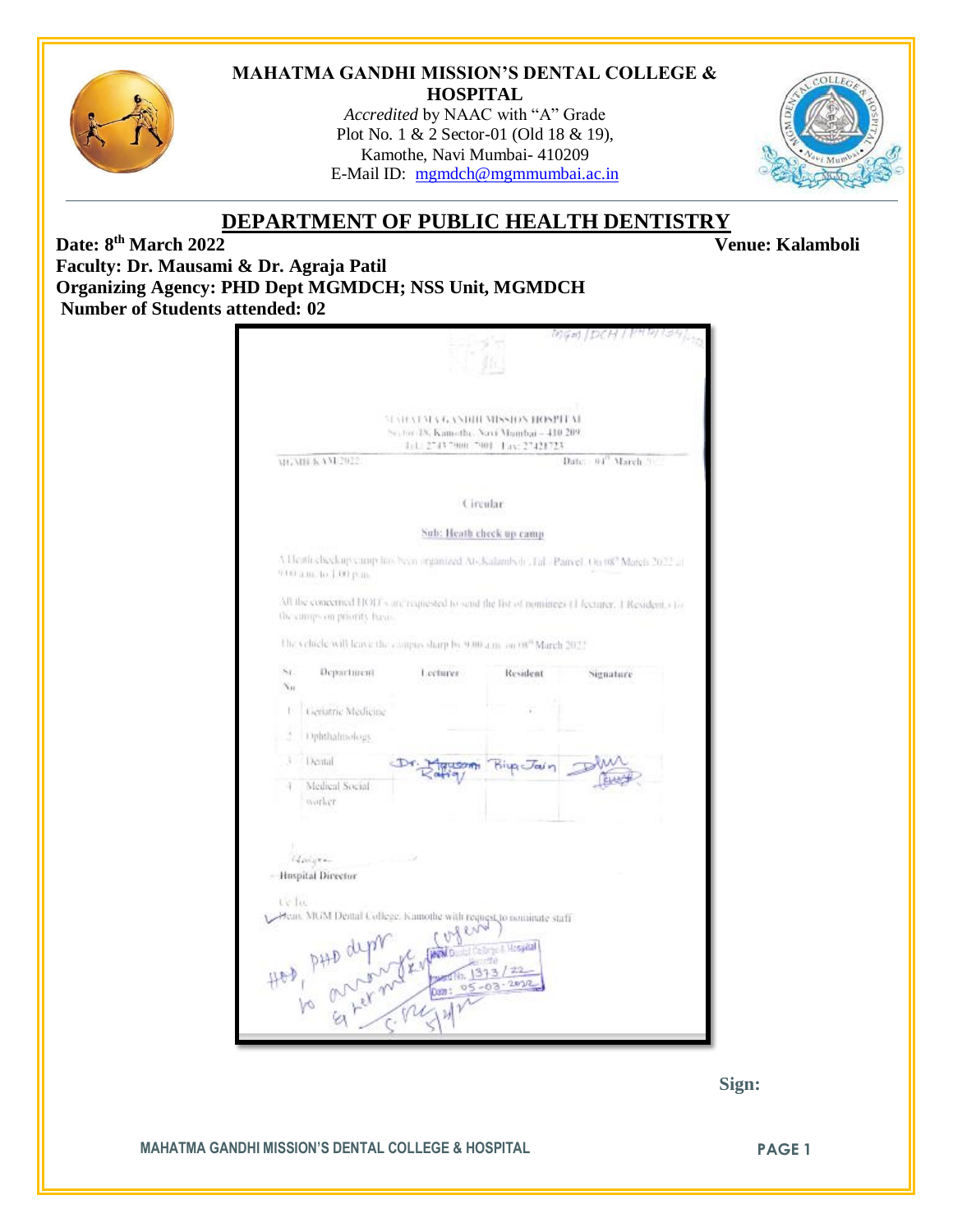## **Assessment of Oral Health Status of patients at Kalamboli Camp on Women's Day**

 MGM Dental College in association with IDA constantly takes efforts of extending the oral health care to the community. The oral care initiative was also extended to patients at **Kalamboli** with the intention of creating awareness and providing oral health care to the patients.

## **Aim and objective:**

- 1. To assess the oral health status of patients and to provide necessary Dental treatment.
- 2. To educate them and create awareness about oral health.

### **Method**:

A type III examination was carried out with the use of mouth mirror and probe in day light. All the patients were assessed for oral health status and were explained the need to get the problems corrected. The patients were made aware of the existing dental problems and preventive measures were explained.

**Observations:** A total of 20 patients were examined for various dental problems. Those requiring extensive treatment were referred to MGM Dental College and Hospital, Kamothe.

| <b>Condition</b> | No. of      | Percentage     |
|------------------|-------------|----------------|
|                  | individuals | $\frac{6}{10}$ |
| Dental caries    | 10          | 47.7%          |
| Gingivitis       |             | 31.2%          |
| Missing          | 7.          | 18.7%          |
| Malocclusion     |             | $6.2\%$        |

## **Oral health status:**



**Interpretation and conclusion:** 

 **Dental caries is the most common problem among the patients followed by gingivitis.**

**Oral health education and prevention strategies should be implemented in order to reduce the disease burden among these patients.**

 **Sign:**

**MAHATMA GANDHI MISSION'S DENTAL COLLEGE & HOSPITAL PAGE 2**